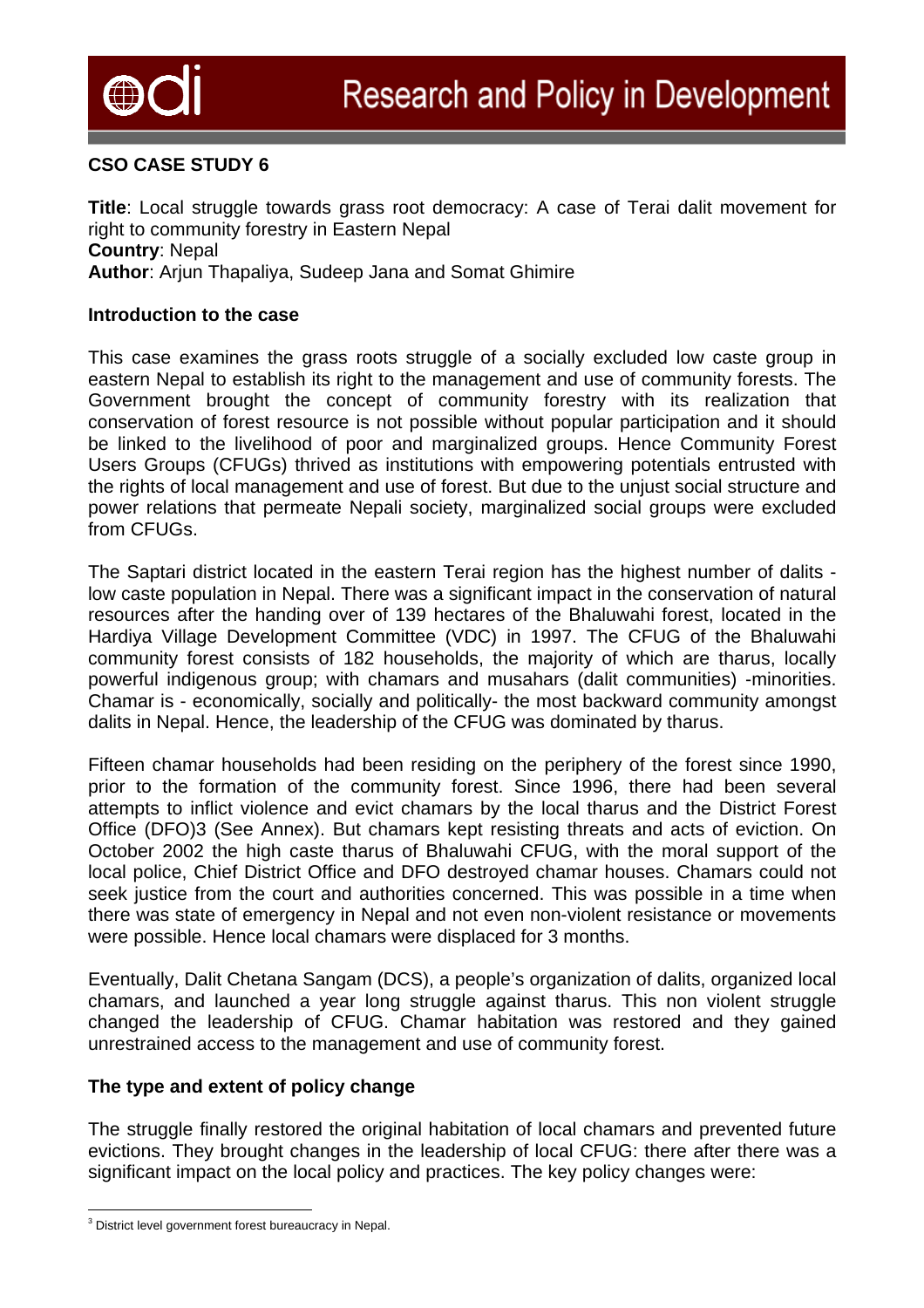

- Special consideration to be given to the existing poor households while deciding the physical boundary of community forest.
- Unrestrained access of forest to poor and marginalized social groups whose livelihood is dependant on the forest.
- Information of general assembly to be disseminated one month in advance to all the members of CFUG.

It became an exemplary case and influenced Dalits in CFUGs in other parts of the district to demand participation in community forests. It also improved social status and dignity of chamars in the society. The case brought significant changes in the actual practice of legal provisions concerning the participation of marginalized groups in management and use of community forest.

# **Some thoughts on the explanation of the policy change**

## **a) The political context:**

After the restoration of democracy in 1990, marginalized communities in Nepal began to organize in a newly found democratic space. Local tharus affiliated to the Nepali Congress often used to pressurize chamars, affiliated to the Communist Party of Nepal (CPN), to change their political party position, if they want to continue living at their original habitation. The destruction of chamar houses took place when there was state of emergency in the Nepal, at a time when most of the fundamental rights guaranteed by the constitution were curtailed. It is surprising that FECOFUN one of the fore advocates of social inclusions in community forestry was unaware of this case. The key policy actors such as DFO and executive committee of CFUG were always reluctant to award justice to the chamars. While DCS' intervention was crucial in this case, some locals believe tharus were also cautioned by the Maoists not to harass and victimize chamars.

# **b) The ways CSOs tried to affect policy change (strategy and activities)**

Conflict between local chamars and dominant tharus and the DFO had been going on for decades. In this context DCS conducted a study on the inclusion of Dalits into community forestry which discovered the case of chamars being victimized by tharus. Followed by the study, DCS organized a people's centered advocacy training with the local chamars. The training was focused on livelihood and leadership issues of community forestry, one of the key themes of the study. Discussions on the research findings became an entry point to trigger the critical dialogue among 50 chamar participants. There was a consensus that change in the leadership of the CFUG was the only way out of the chamar crisis. Hence, there was an intensive discussion on the following three strategies:

- 1. Local level organization building and dialogues with the local communities;
- 2. Organizing dialogues with CFUG, local government, DFO, political parties, media and other local NGOs; and
- 3. Demanding general assembly of CFUG towards changing the leadership.

Chamars decided to launch a non violent struggle against local tharus. DCS established a village level unit consisting of local chamar activists. They organized village level meetings on the case of chamars and their lack of internal democracy in the CFUG. Dialogues with local NGOs also began to organize collective struggle. But local NGOs were reluctant to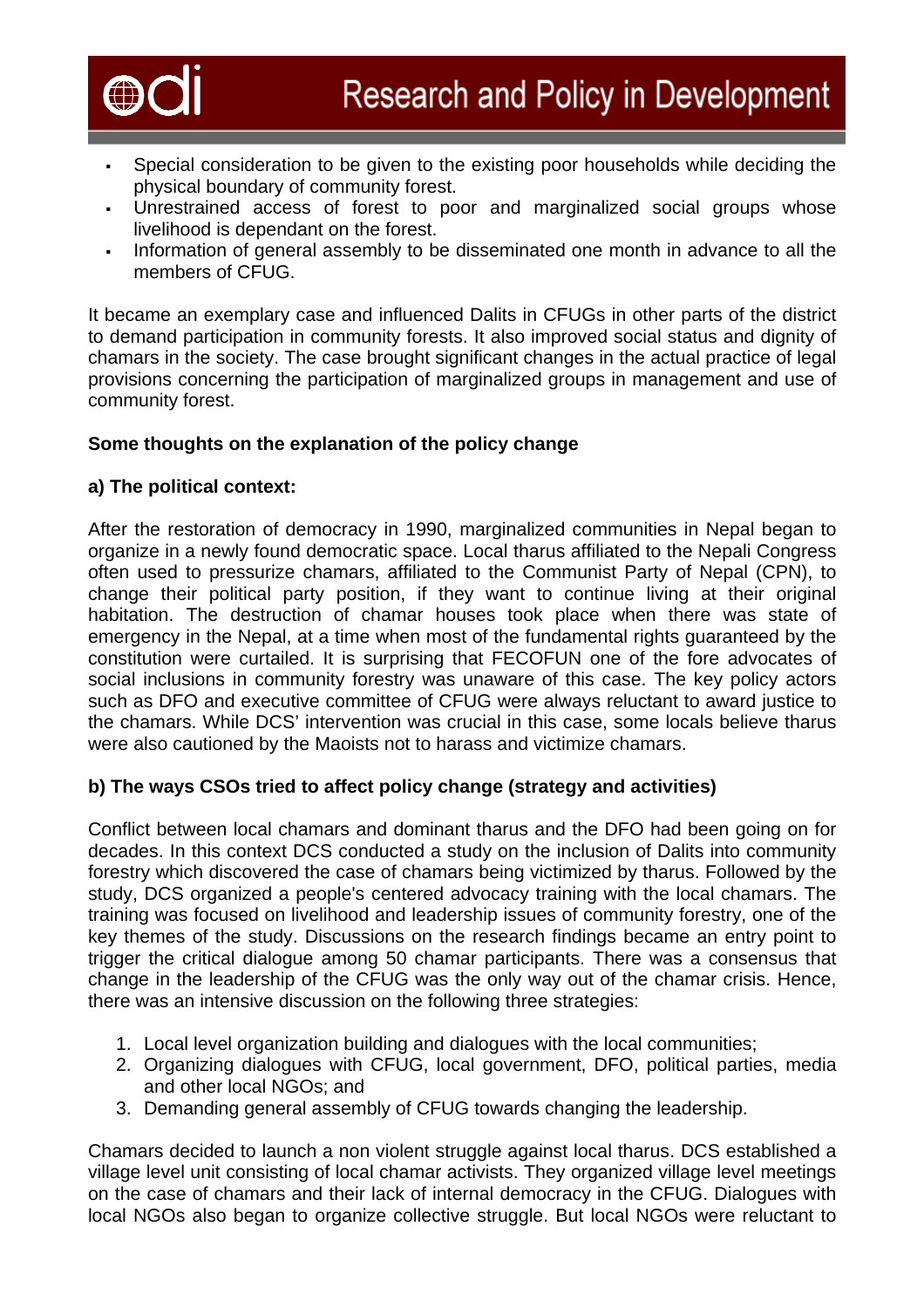

engage in the struggle and rather stayed neutral. Batawaran Samrakchyan Kodne, a tharu dominated NGO having a nexus with CFUG opposed the actions of chamars.

They took out delegations and initiated dialogues with the DFO and the local government. But these authorities regarded the case as being the internal matter of CFUG. The executive members of CFUG, however, also disregarded the demands of the chamars. Chamars were told that policies of CFUG could not be altered without general assembly, which was in the distant future. However, well documented incidences of human rights violations against chamars drew attention of local journalists. The local media gave these issues important coverage, thus helping sensitize the leaders of political parties who felt pressured to take a position in favor of chamars.

After seeking moral support from the parties and the media, chamars decided to launch other actions and apply pressure tactics. They carried out mass rallies, demonstrations and sittings, and surrounded the office of the CFUG and the DFO. While the struggle of the chamars was taking off, there were several attempts to change the CFUG committee. Yet, it could not address the real concerns of chamars, firstly, due to lack of chamar representation in the newly formed committee and secondly, because the tharus were not renouncing to their power. On September 2003, chamars finally succeeded in organizing a general assembly of CFUG and finally changed its leadership. Hence local chamars gained unrestrained access to the management and use of the Bhaluwahi community forest.

## **c) The nature of research-based evidence and the mechanisms they used to get the evidence into the policy process**

DCS conducted a case study on the 'inclusion of dalits in community forestry'. The focuses of the study were the representation of dalits in leadership, management, functioning of CFUGs; equitable benefit sharing of forest products; and the impact of community forest on the dalit community. DCS unraveled the case of local chamars who were denied access to community forest and facing threats of displacement, during the study. The research findings, particularly on the component of leadership in the CFUG and livelihood impact upon chamars, supported future actions of DCS and chamars, such as organizing and mobilizing local chamars, lobbying in the media and executing dialogues with various stakeholders.

## **d) International factors**

The study conducted by DCS was supported by GTZ, which was influential in raising issues of social inclusion in the larger discourse of local management of natural resources in Nepal, since the mid 1990s. Among others were the Australian Community Forestry Project and the Swiss Development Cooperation (SDC). They saw it necessary to incorporate community forestry viz a viz the poor, dalits and indigenous communities, in the projects they were supporting.

## **Lessons learned**

## *Policy context:*

Best practices in community forestry of Nepal coupled with democratic pro poor policies are popular in South Asia. Policy change and institutional mechanisms are necessary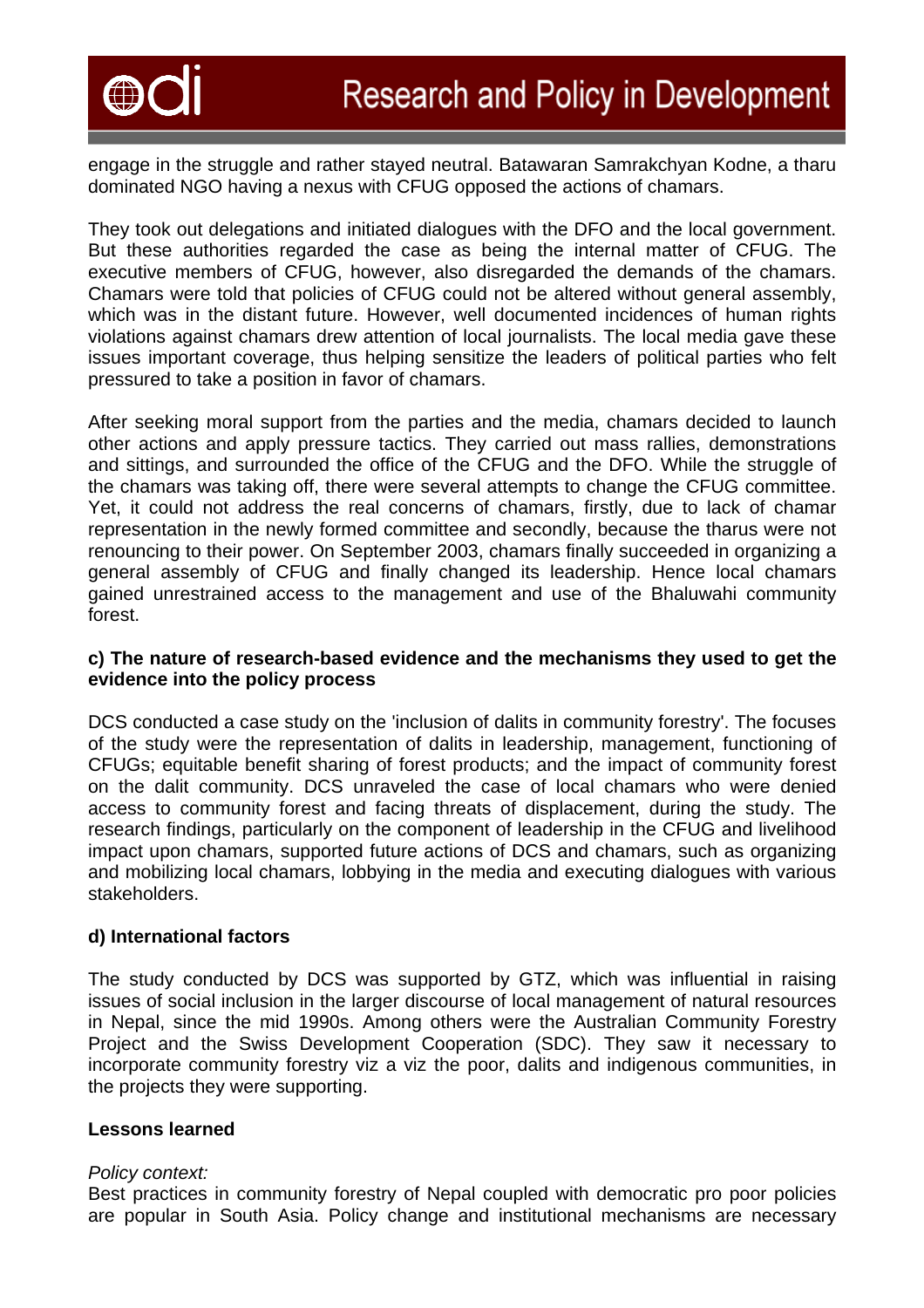

conditions for participation of marginalized groups in the management and use of natural resources. But the existing social structures and relations determine to a large extent how much they could participate. Hence, democratic policy alone does not ensure its successful practice. The dynamics of local contexts and asymmetrical power relations have important bearings upon its practice.

#### *Evidence:*

Research has immense value in generating knowledge. This case exemplifies that research based evidence if engaged in a popular dialogue and linked with the grassroots realities of people can contribute in the process of collective actions and enhancing grassroots democracy.

Research, if conducted by the grassroots themselves on an issue that affects them, as in the case of DCS, can unravel issues otherwise left unnoticed. In this case research based evidence helped the dalits win the argument over the problem. Demonstrations, media and political support helped them win the argument over the solution.

#### *Links:*

This case shows the significance of local struggles of right holders through alternative processes to legal actions. In this case, the dalits' movement created new spaces of engagement between them and the authorities. The synergy of research evidence and grassroots actions of chamars localized the benefits of community forestry policy.

Sources of documentation to support the case (and written permission to use and publish the material if it is not the work of the author of the case study)

The study report and the annual report of DCS, local newspapers, in-depth interviews with general secretary of DCS and a local chamar activist are relevant sources of documentation. The unpublished article and first hand experience of one of the authors, Arjun Thapaliya who was directly engaged in the struggle has also supported the documentation of this case.

## **Basic information on the authors**

- Arjun Thapaliya is a prominent (non-dalit) dalit activist of Nepal and an expert in right based social campaigns and advocacy. He was a movement facilitator of DCS during Chamar movement.
- Somat Ghimire is an expert on people centered advocacy and writes on environmental justice, democracy, social movements, right-based advocacy and campaigns. He is a director of Community Development Organization, an NGO that works towards people right to natural resource.
- Sudeep Jana is a post-graduate in Social Work, working as a program coordinator at Nepal South Asia Centre (NESAC), a public policy research and dialogue organization. He is engaged in the study of works on right to sustainable livelihood and social campaigns in the field of natural resources.